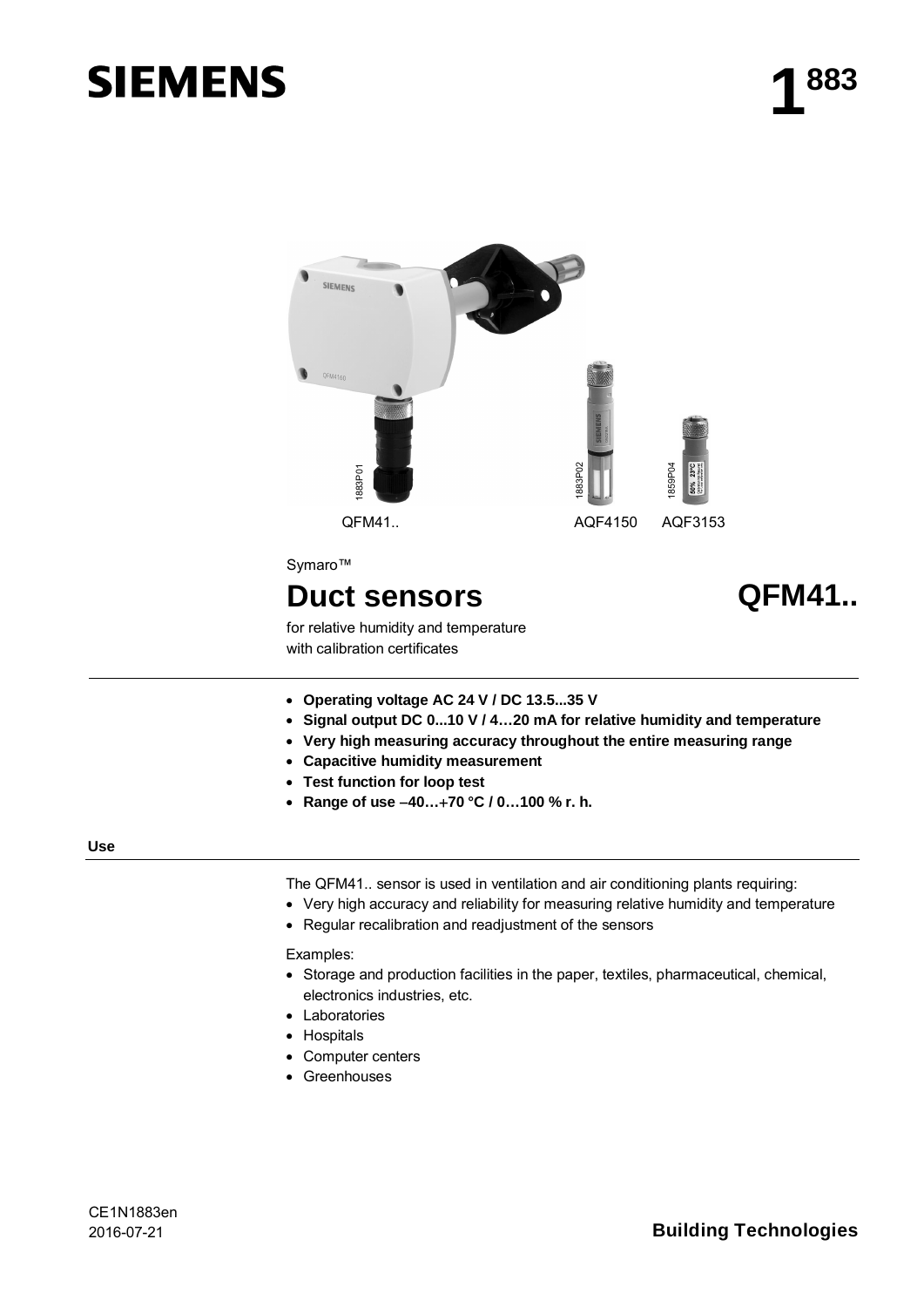## **Type summary**

| Type<br>reference | Temperature<br>measuring range          | Temperature<br>signal output | Humidity<br>measuring range | Humidity<br>signal output | Operating voltage      |
|-------------------|-----------------------------------------|------------------------------|-----------------------------|---------------------------|------------------------|
| QFM4101           |                                         |                              | $0100 \%$                   | active, 420 mA            | DC $13.535$ V          |
| QFM4160           | $050$ °C. $-40+70$ °C<br>or $-35+35$ °C | active, DC $010$ V           | $0100\%$                    | active, DC 010 V          | AC 24 V or DC 13.535 V |
| <b>QFM4171</b>    | $050 °C, -40+70 °C$<br>or $-35+35$ °C   | active, 420 mA               | $0100 \%$                   | active, 420 mA            | DC 13.5.35 V           |

## **Ordering and delivery**

When ordering, please give name and type reference, e.g.: Room sensor **QFM4160** Place a separate order for the service set AQF3153 listed under accessories. The circular connector with its screwed plug is delivered uninstalled.

## **Equipment combinations**

All systems and devices capable of acquiring and handling the sensor's DC 0...10 V or 4...20 mA output signal.

When using the sensors for minimum or maximum selection, for averaging, or to calculate enthalpy, enthalpy difference, absolute humidity, and dew point, we recommend to use the SEZ220 signal converter (see Data Sheet N5146).

#### **Technical design**

| <b>Relative humidity</b> | The sensor acquires the relative humidity in the air duct via its capacitive humidity<br>sensing element whose capacitance varies as a function of the relative humidity of the<br>ambient air.<br>An electronic circuit converts the sensor's signal to a continuous DC 010 V or                                                                                                        |
|--------------------------|------------------------------------------------------------------------------------------------------------------------------------------------------------------------------------------------------------------------------------------------------------------------------------------------------------------------------------------------------------------------------------------|
|                          | 420 mA signal, corresponding to a relative humidity of 0100 % r. h.                                                                                                                                                                                                                                                                                                                      |
| Temperature              | The sensor acquires the temperature in the air duct via its sensing element whose elec-<br>trical resistance changes as a function of the temperature.<br>This variation is converted to an active DC $010$ V or 420 mA output signal, depend-<br>ing on the type of sensor. The output signal corresponds to a selectable temperature<br>range of $050$ °C, $-35+35$ °C or $-40+70$ °C. |
| Load diagram             | Output signal, terminal I1 / I2                                                                                                                                                                                                                                                                                                                                                          |

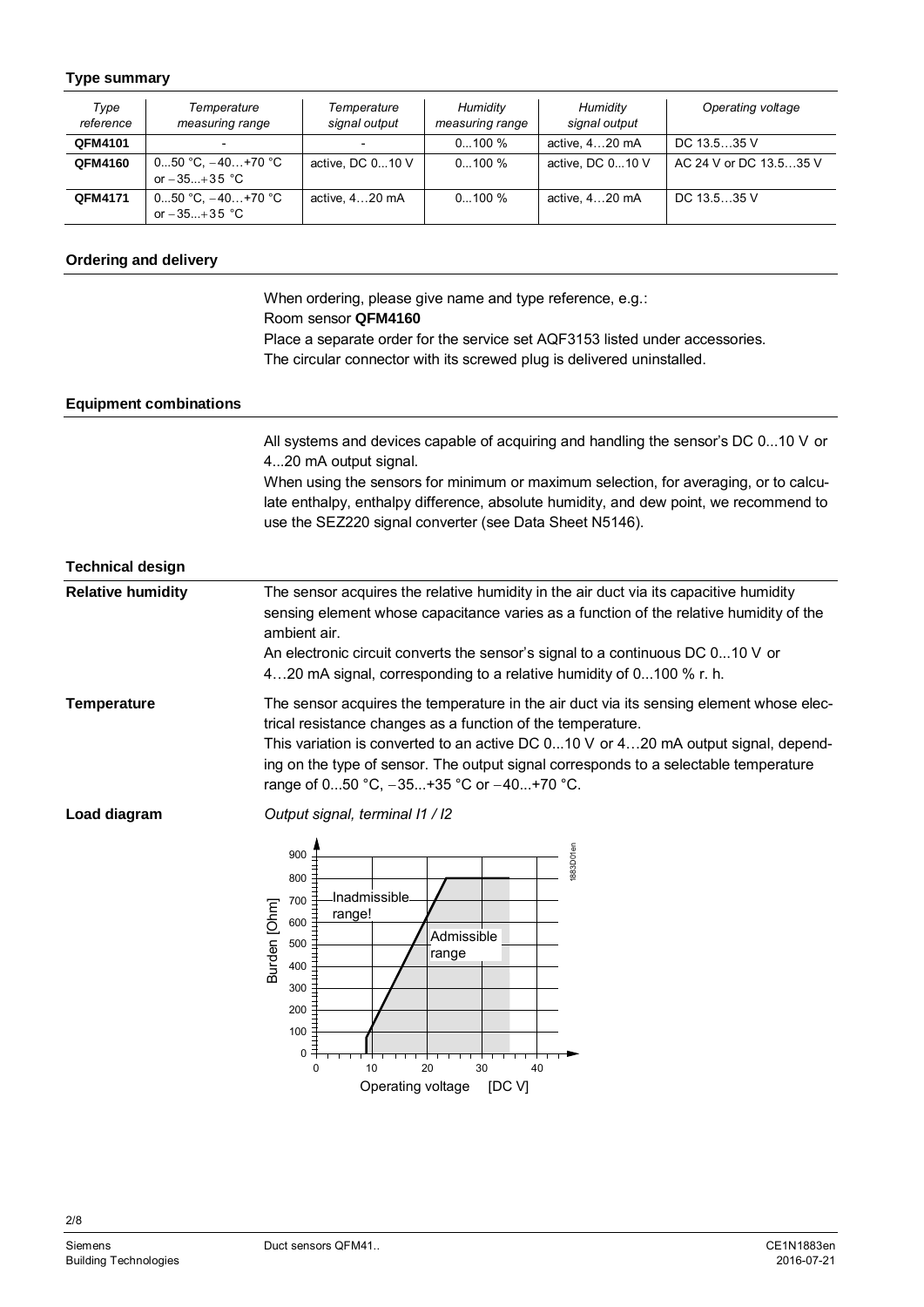The duct sensor consists of a housing, a printed circuit board, connection terminals, an immersion rod having a measuring tip and a circular connector. The two-part housing comprises a base and screwed removable cover.

A rubber seal is installed between the base and the cover in order to satisfy the requirements of IP 65 degree of protection.

The measuring circuit and the setting element are accommodated on the printed circuit board inside the cover the connection terminals on the base.

The measuring tip is screwed on the immersion rod of the housing.

The sensing elements are located at the end of the measuring tip protected by a screwon filter cap.

Cable entry is made via the circular connector, which consists of coupling piece with M16 thread and screwed plug. The coupling piece is secured to the housing and internally wired.

Immersion rod and housing are made of plastic and rigidly connected.

The sensor is fitted with the mounting flange supplied with the sensor. The flange is to be placed over the immersion rod and then secured in accordance with the required immersion length.

## Setting element



The setting element is located inside the cover. It consists of 6 pins and a shorting plug. It is used for selecting the required temperature measuring range and for activating the test function.

The different jumper positions have the following meaning:

- x *For the active temperature measuring range:* Jumper in the left position (R1) =  $-35...+35$  °C, Jumper in the mid position  $(R2) = 0...50$  °C (factory setting) Jumper in the right position  $(R3) = -40...+70$  °C x *For the active test function:*
- Jumper in the horizontal position: The values available at the signal output are those given in the table "Test function active"
- Should the temperature sensor become faulty a voltage of  $0 \vee (4 \text{ mA})$  will be applied at signal output U2 (I2) after 60 seconds, and the humidity signal at signal output U1 (I1) will reach 10 V (20 mA).
	- $\bullet$  Should the humidity sensor become faulty a voltage of 10 V (20 mA) will be applied at signal output U1 (I1) after 60 seconds, and the temperature signal will remain active.
- The sensor and its exchangeable AQF4150 measuring tip are numbered, registered and calibrated prior to delivery. Calibration is traceable to national standards, e.g. METAS, NIST, LNE, PTB. The associated calibration certificates are supplied with the sensor. Calibration certificates

**Malfunction**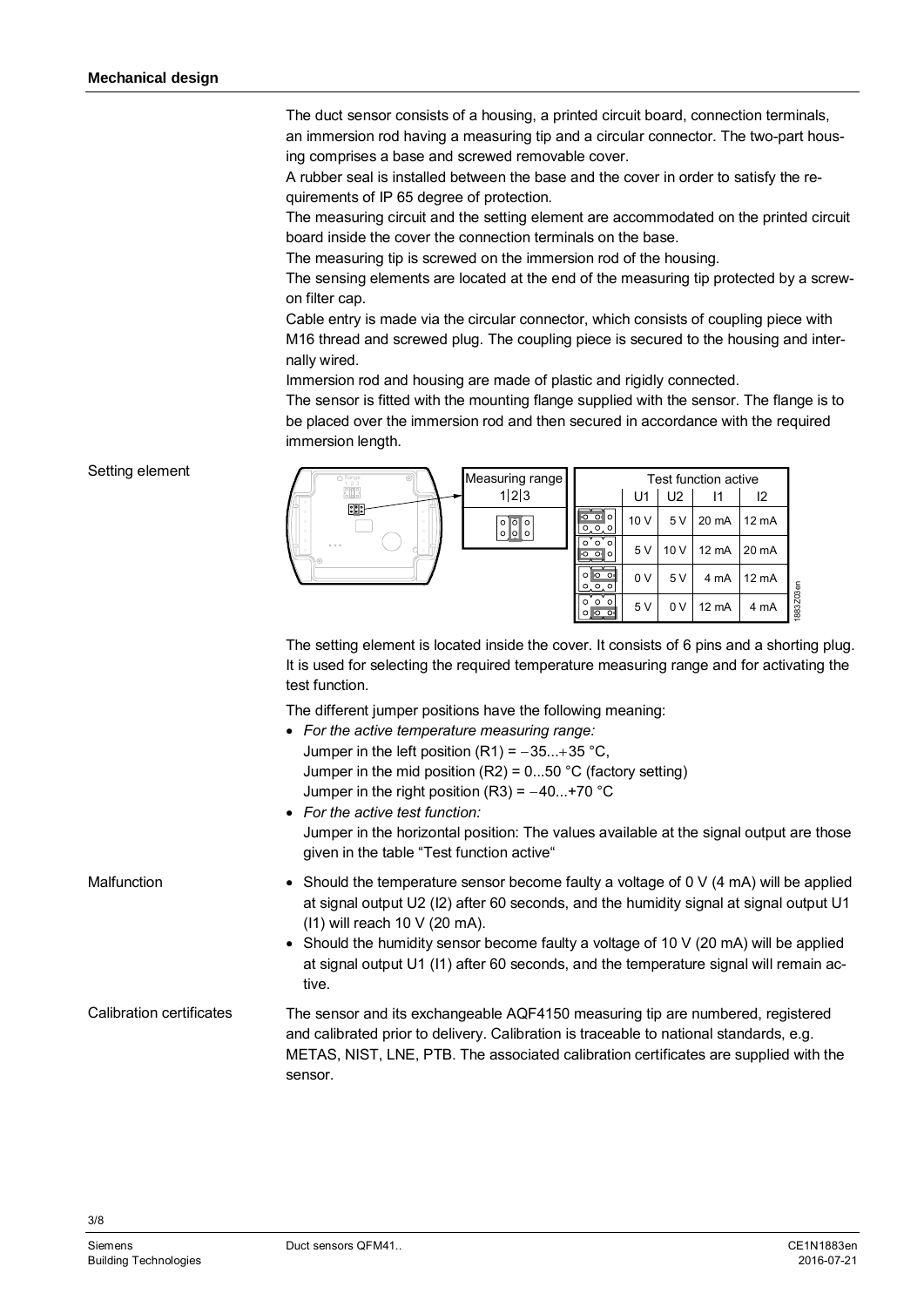| Service set<br>AQF3153                                  | The service set comprises three measuring tips without sensor element. Each tip sig-<br>nals a predefined temperature and humidity value to the basic unit:<br>85 % r. h., 40 °C<br>50 % r. h., 23 °C<br>$\bullet$<br>20 % r. h., 5 °C<br>$\bullet$<br>The fixed values are available at the signal outputs. The accuracy is the same as for<br>the test function. The measuring tips can be exchanged in operation.<br>The service set allows for easy and quick loop test performance as recommended by<br>Vertical Market Pharma and offered by their calibration service in various countries.                                                                                                                                                                                                                                                                                                                                                        |                |  |
|---------------------------------------------------------|-----------------------------------------------------------------------------------------------------------------------------------------------------------------------------------------------------------------------------------------------------------------------------------------------------------------------------------------------------------------------------------------------------------------------------------------------------------------------------------------------------------------------------------------------------------------------------------------------------------------------------------------------------------------------------------------------------------------------------------------------------------------------------------------------------------------------------------------------------------------------------------------------------------------------------------------------------------|----------------|--|
| <b>Accessories</b>                                      |                                                                                                                                                                                                                                                                                                                                                                                                                                                                                                                                                                                                                                                                                                                                                                                                                                                                                                                                                           |                |  |
|                                                         | Name                                                                                                                                                                                                                                                                                                                                                                                                                                                                                                                                                                                                                                                                                                                                                                                                                                                                                                                                                      | Type reference |  |
|                                                         | Measuring tip certified (exchangeable)                                                                                                                                                                                                                                                                                                                                                                                                                                                                                                                                                                                                                                                                                                                                                                                                                                                                                                                    | <b>AQF4150</b> |  |
|                                                         | Service set (for loop test)                                                                                                                                                                                                                                                                                                                                                                                                                                                                                                                                                                                                                                                                                                                                                                                                                                                                                                                               | AQF3153        |  |
|                                                         | Filter cap (for replacement)                                                                                                                                                                                                                                                                                                                                                                                                                                                                                                                                                                                                                                                                                                                                                                                                                                                                                                                              | AQF3101        |  |
|                                                         | 3 m cable for remote measurement                                                                                                                                                                                                                                                                                                                                                                                                                                                                                                                                                                                                                                                                                                                                                                                                                                                                                                                          | AQY2010        |  |
| <b>Engineering notes</b>                                |                                                                                                                                                                                                                                                                                                                                                                                                                                                                                                                                                                                                                                                                                                                                                                                                                                                                                                                                                           |                |  |
| Cable routing and<br>cable selection<br>Note to QFM4171 | A transformer for safety extra low-voltage (SELV) with separate windings for 100 %<br>duty is required to power the sensor. When sizing and protecting the transformer, the<br>local safety regulations must be complied with.<br>When sizing the transformer, the power consumption of the duct sensor must be taken<br>into consideration.<br>For correct wiring of the sensor, refer to the Data Sheets of the devices with which the<br>sensor is used.<br>The permissible line lengths must be considered.<br>It must be considered for routing of cables that the longer the cables run side by side<br>and the smaller the distance between them, the greater the electrical interference.<br>Shielded cables must be used in environments with EMC problems.<br>Twisted pair cables are required for the secondary supply lines and the signal lines.<br>Terminals $G1(+)$ and $11(-)$ for the humidity output must always be connected to power, |                |  |
| <b>Mounting notes</b>                                   | even if only terminals $G2(+)$ and $12(-)$ of the temperature output are used!                                                                                                                                                                                                                                                                                                                                                                                                                                                                                                                                                                                                                                                                                                                                                                                                                                                                            |                |  |
| Location                                                | Mount the sensor in the center of the duct wall. If used together with steam humidifiers,<br>the minimum distance after the humidifier must be 3 m to max 10 m.<br>Fit the sensor in the extract air duct if the application involves dew point shifting.<br>Fit only the flange to the duct wall. The sensor is then inserted through the flange and<br>engaged.                                                                                                                                                                                                                                                                                                                                                                                                                                                                                                                                                                                         |                |  |
| Caution!                                                | • The seal between base and cover must not be removed, or else degree of protection<br>IP 65 will be no longer ensured.<br>• The sensing elements inside the measuring tip are sensitive to impact. Avoid any<br>such impact on mounting.                                                                                                                                                                                                                                                                                                                                                                                                                                                                                                                                                                                                                                                                                                                 |                |  |
| Mounting instructions                                   | Mounting Instructions are printed on the inner side of the package.                                                                                                                                                                                                                                                                                                                                                                                                                                                                                                                                                                                                                                                                                                                                                                                                                                                                                       |                |  |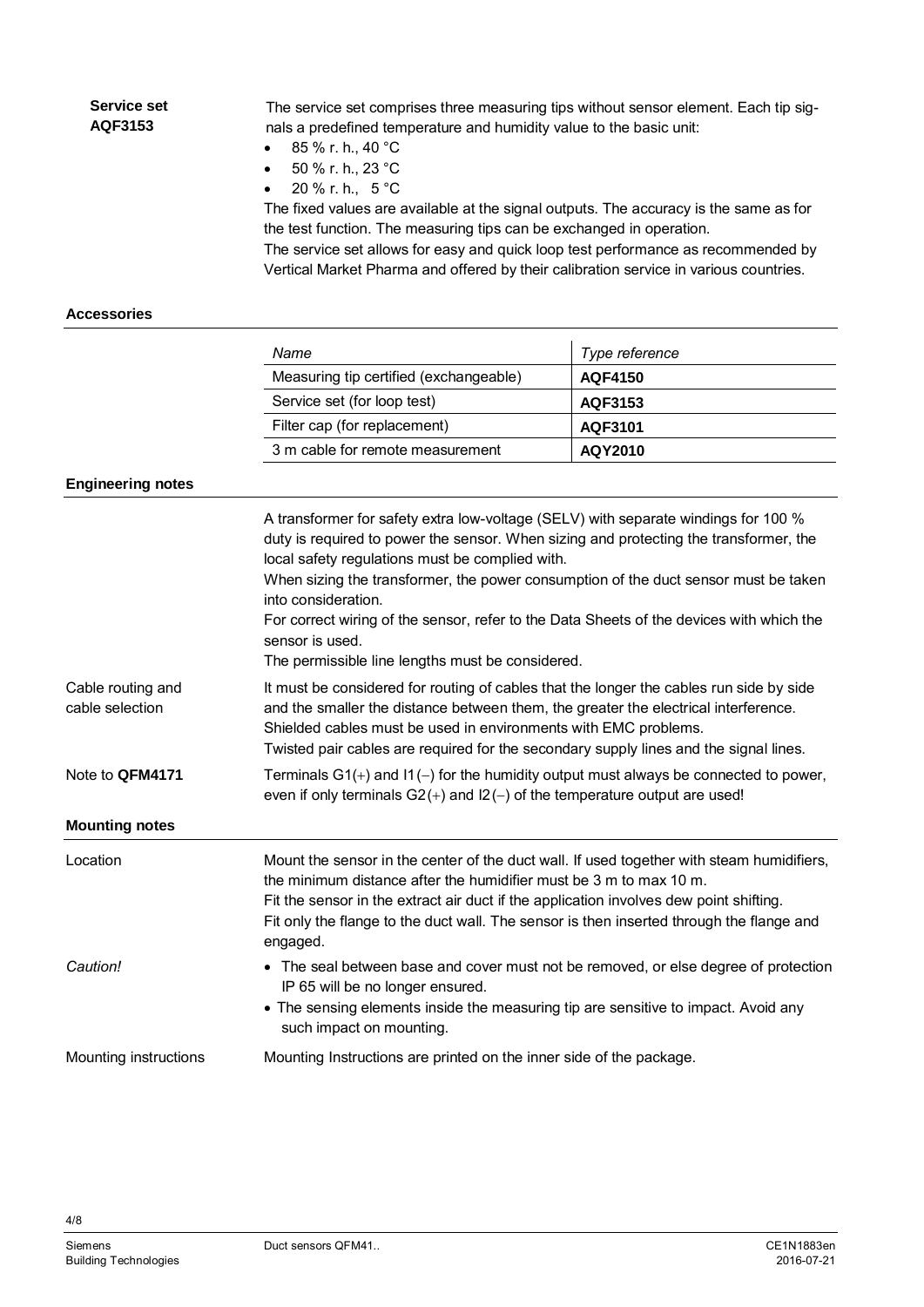Check wiring before switching on power. The temperature measuring range must be selected on the sensor, if required.

Wiring and the output signals can be checked by making use of the test function (refer to "Mechanical design").



We recommend not to use voltmeters or ohmmeters directly at the sensing element. In the case of the simulated passive output signals, measurements with commercially available meters cannot be made (measuring current too small).

## **Disposal**



The devices are considered electronics devices for disposal in terms of European Directive 2012/19/EU and may not be disposed of as domestic waste.

- Dispose of the device via the channels provided for this purpose.
- Comply with all local and currently applicable laws and regulations.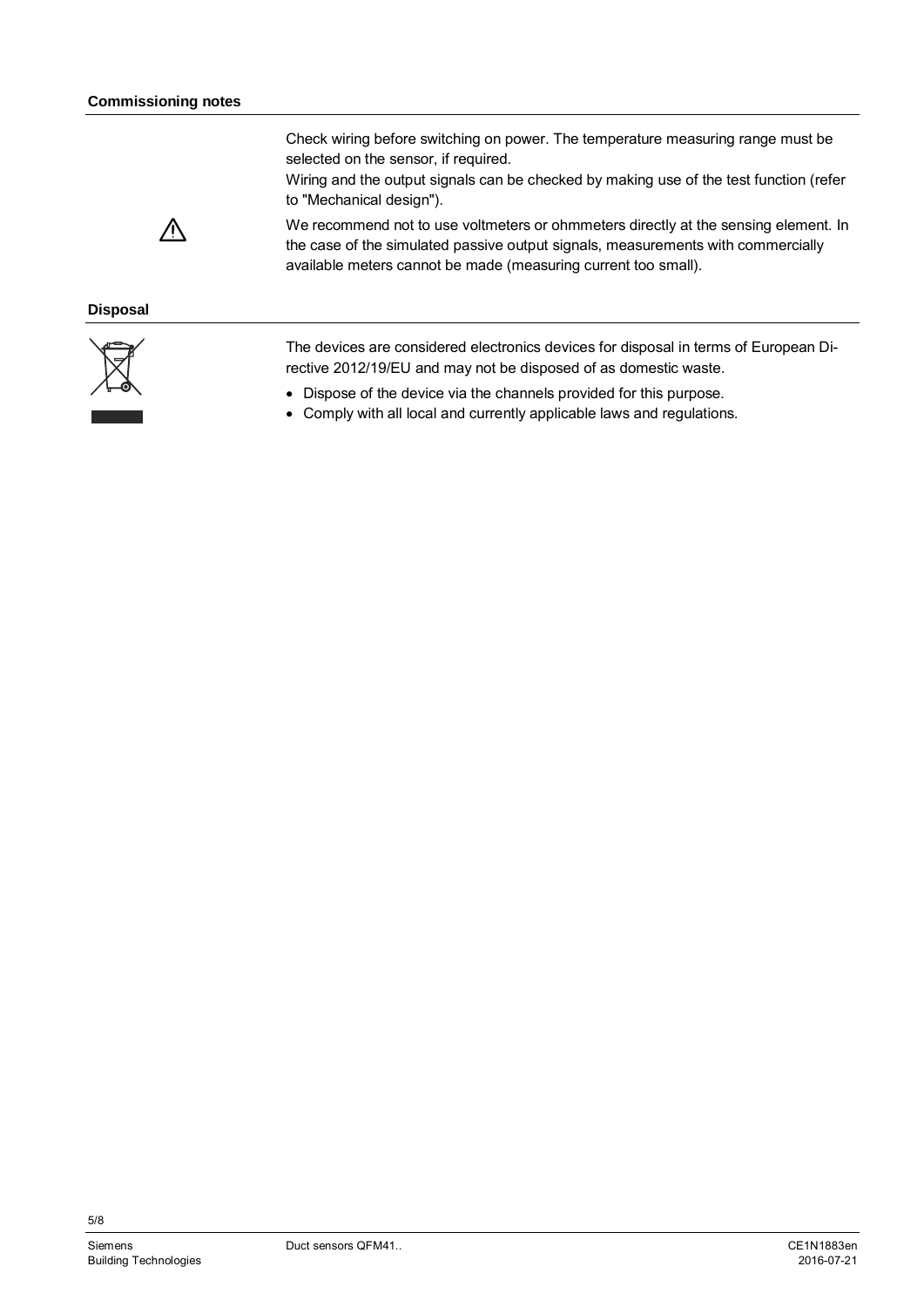## **Technical data**

Pow

| Power supply                              | Operating voltage                                                                                  | AC 24 V $\pm$ 20 % or DC 13.535 V (SELV)<br>or                                                                |
|-------------------------------------------|----------------------------------------------------------------------------------------------------|---------------------------------------------------------------------------------------------------------------|
|                                           |                                                                                                    | AC/DC 24 V class 2 (US)                                                                                       |
|                                           | Frequency                                                                                          | 50/60 Hz at AC 24 V                                                                                           |
|                                           | Power consumption                                                                                  | ≤1 VA                                                                                                         |
|                                           | External supply line protection                                                                    | Fuse slow max. 10 A                                                                                           |
|                                           |                                                                                                    | or<br>Circuit breaker max. 13 A<br>Characteristic B, C, D according to<br>or                                  |
|                                           |                                                                                                    | Power source with current limitation of max.<br>10 A                                                          |
| Cable lengths for the measuring<br>signal | Max. perm. cable lengths                                                                           | refer to Data Sheet of the device handling the<br>signal                                                      |
| Functional data                           | Measuring range                                                                                    | $0100 \%$ r.h.                                                                                                |
| "Humidity sensor"                         | Measuring accuracy at 23 °C and AC/DC 24 V in<br>$0100 \%$ r.h.                                    | $\pm 2$ % r.h.                                                                                                |
|                                           | Temperature dependency                                                                             | ≤0.05 % r.h./°C                                                                                               |
|                                           | Time constant                                                                                      | $< 20$ s                                                                                                      |
|                                           | Supply air velocity                                                                                | $20 \text{ m/s}$                                                                                              |
|                                           | Output signal, linear (terminal U1)                                                                | DC 010 V $\hat{=}$ 0100 % r.h., 1 mA max.                                                                     |
|                                           | Output signal, linear (terminal I1)                                                                | 420 mA $\widehat{=}$ 0100 % r.h.                                                                              |
|                                           | <b>Burden</b>                                                                                      | refer to "Function"                                                                                           |
| Functional data<br>"Temperature sensor"   | Measuring range                                                                                    | $050$ °C (R2 = factory setting),<br>$-35+35$ °C (R1), $-40+70$ °C (R3)                                        |
|                                           | Sensing element                                                                                    | Pt 1000                                                                                                       |
|                                           | Measuring accuracy at AC/DC 24 V in                                                                |                                                                                                               |
|                                           | 23 °C                                                                                              | $\pm$ 0.3 K                                                                                                   |
|                                           | 1535 °C                                                                                            | $\pm 0.6$ K                                                                                                   |
|                                           | –35…+70 °C                                                                                         | $\pm 0.8$ K                                                                                                   |
|                                           | Time constant                                                                                      | < 3.5 min. in with 2 m/s moved air                                                                            |
|                                           | Output signal, linear (terminal U2)                                                                | DC $010$ V $\widehat{=}$ 050/-35+35/-40+70 °C<br>max. 1 mA                                                    |
|                                           | Output signal, linear (terminal I2)<br><b>Burden</b>                                               | 420 mA $\widehat{=}$ 050/-35+35/-40+70 °C<br>refer to "Function"                                              |
| Degree of protection                      | Protection class                                                                                   | III according to EN 60730-1                                                                                   |
|                                           | Protection degree of housing                                                                       | IP65 according to EN 60529 in the built-in<br>state                                                           |
| <b>Electrical connections</b>             | Connector with screwed plug<br>Screw terminals for<br>Cable entry                                  | Lumberg RSC 4/9<br>$0.75$ mm <sup>2</sup> max.<br>48 mm dia.                                                  |
| Environmental                             | Operation to                                                                                       |                                                                                                               |
| conditions                                | Climatic conditions<br>Temperature (housing with electronics)<br>Humidity<br>Mechanical conditions | class 4K2 to IEC 60 721-3-4<br>$-40+70 °C$<br>0100 % r. h. (with condensation)<br>class 3M2 to IEC 60 721-3-3 |
|                                           | Transport to                                                                                       | IEC 60721-3-2                                                                                                 |
|                                           | Climatic condition<br>Temperature                                                                  | class 2K3<br>$-40+70$ °C                                                                                      |
|                                           | Humidity<br>Mechanical conditions                                                                  | <95 % r.h.<br>class 2M2                                                                                       |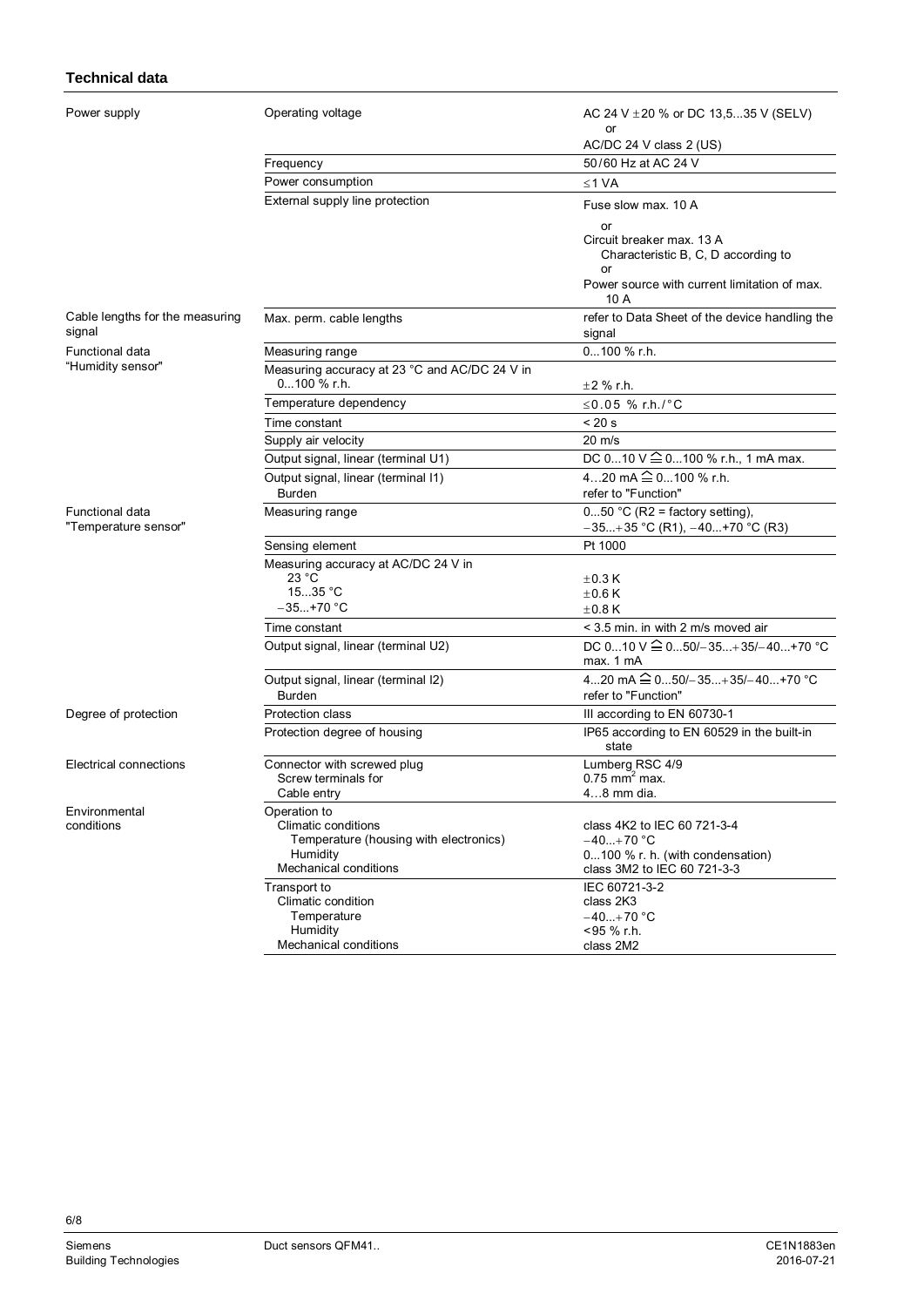| Materials and colors           | Base                                                                                                                                                                                                                                | polycarbonate, RAL 7001 (silver-grey)                                                                     |  |
|--------------------------------|-------------------------------------------------------------------------------------------------------------------------------------------------------------------------------------------------------------------------------------|-----------------------------------------------------------------------------------------------------------|--|
|                                | Cover                                                                                                                                                                                                                               | polycarbonate, RAL 7035 (light-grey)                                                                      |  |
|                                | Immersion rod                                                                                                                                                                                                                       | polycarbonate, RAL 7001 (silver-grey)                                                                     |  |
|                                | Filter cap                                                                                                                                                                                                                          | polycarbonate, RAL 7001 (silver-grey)                                                                     |  |
|                                | Mounting flange                                                                                                                                                                                                                     | $PA66 - GF35$ (black)                                                                                     |  |
|                                | Circular connector<br>Connector with screwed plug<br>Contact carrier and body<br>Knurled nut and contact<br>Coupling piece<br>Contact carrier<br>Casing and contact                                                                 | Lumberg RSC 4/9<br>PA. black<br>CuZn, nickel-plated<br>Lumberg RKFM 4/0,5 M<br>TPU<br>CuZn, nickel-plated |  |
|                                | Sensor (complete assembly)                                                                                                                                                                                                          | silicon-free                                                                                              |  |
|                                | Packaging                                                                                                                                                                                                                           | corrugated cardboard                                                                                      |  |
| Directives and Standards       | Product standard                                                                                                                                                                                                                    | EN 60730-1                                                                                                |  |
|                                |                                                                                                                                                                                                                                     | Automatic electrical controls for household<br>and similar use                                            |  |
|                                | Electromagnetic compatibility (Applications)                                                                                                                                                                                        | For use in residential, commerce, light-<br>industrial and industrial environments                        |  |
|                                | EU Conformity (CE)                                                                                                                                                                                                                  | CE1T1883xx <sup>"</sup>                                                                                   |  |
|                                | <b>RCM Conformity</b>                                                                                                                                                                                                               | CE1T1864en_C1 <sup>"</sup>                                                                                |  |
|                                | UL                                                                                                                                                                                                                                  | UL 873, http://ul.com/database                                                                            |  |
| Environmental<br>compatibility | The product environmental declaration $CE1E1882^{\degree}$ contains data on environmentally compatible pro-<br>duct design and assessments (RoHS compliance, materials composition, packaging, environmental<br>benefit, disposal). |                                                                                                           |  |
| Weight                         | Incl. packaging<br>AQF3153<br>AOF4150                                                                                                                                                                                               | 0.244 kg<br>$0.066$ kg<br>0,050 kg                                                                        |  |

\*) The documents can be downloaded from [http://siemens.com/bt/download.](http://siemens.com/bt/download)

## **Connection terminals**



Terminals  $G1(+)$  and  $11(-)$  for the humidity output must always be connected to power, even if only the temperature output  $G2 (+)$  and  $12(-)$  is used!